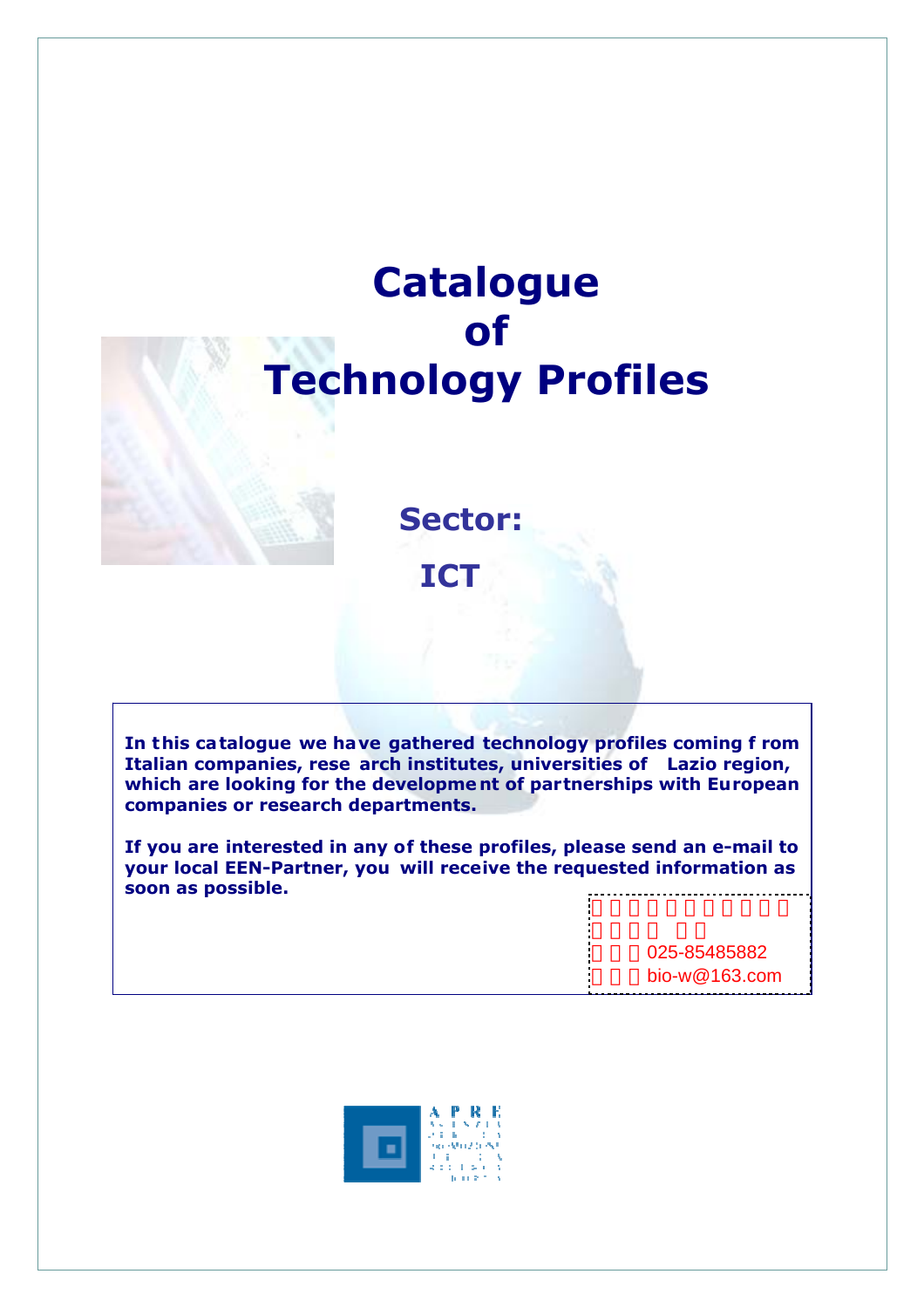

# **Technology Offers**

| <b>TITLE Page</b>                                                                                                                                                                 |                |  |
|-----------------------------------------------------------------------------------------------------------------------------------------------------------------------------------|----------------|--|
|                                                                                                                                                                                   |                |  |
| A low-cost satellite modem                                                                                                                                                        | 4              |  |
| The first complete software application for the zoo-<br>technical sector regarding activity management                                                                            | 5              |  |
| GIS, Multimedia, preservation, restoration, spreading in<br>the field of artistic heritage                                                                                        | 6              |  |
| SOFTWARE FOR VIDECONFERENCE OVER IP AND<br>SOFTWARE FOR WEB TV LIVE                                                                                                               | $\overline{7}$ |  |
| Mobile access of a portable PC to both Internet and<br>Intranet through the public mobile radio networks of next<br>generation using the MPLS backbone as fixed access<br>network | 8              |  |
| <b>Historical Archive Digitalization</b>                                                                                                                                          | 9              |  |
| <b>GIS Internet WebMapping Solution</b>                                                                                                                                           | 10             |  |
| Low-cost device for wireless telemetry and remote control<br>of systems                                                                                                           | 11             |  |
| Handheld informational platform for museums                                                                                                                                       | 12             |  |
| 3D model reconstruction from images                                                                                                                                               | 13             |  |

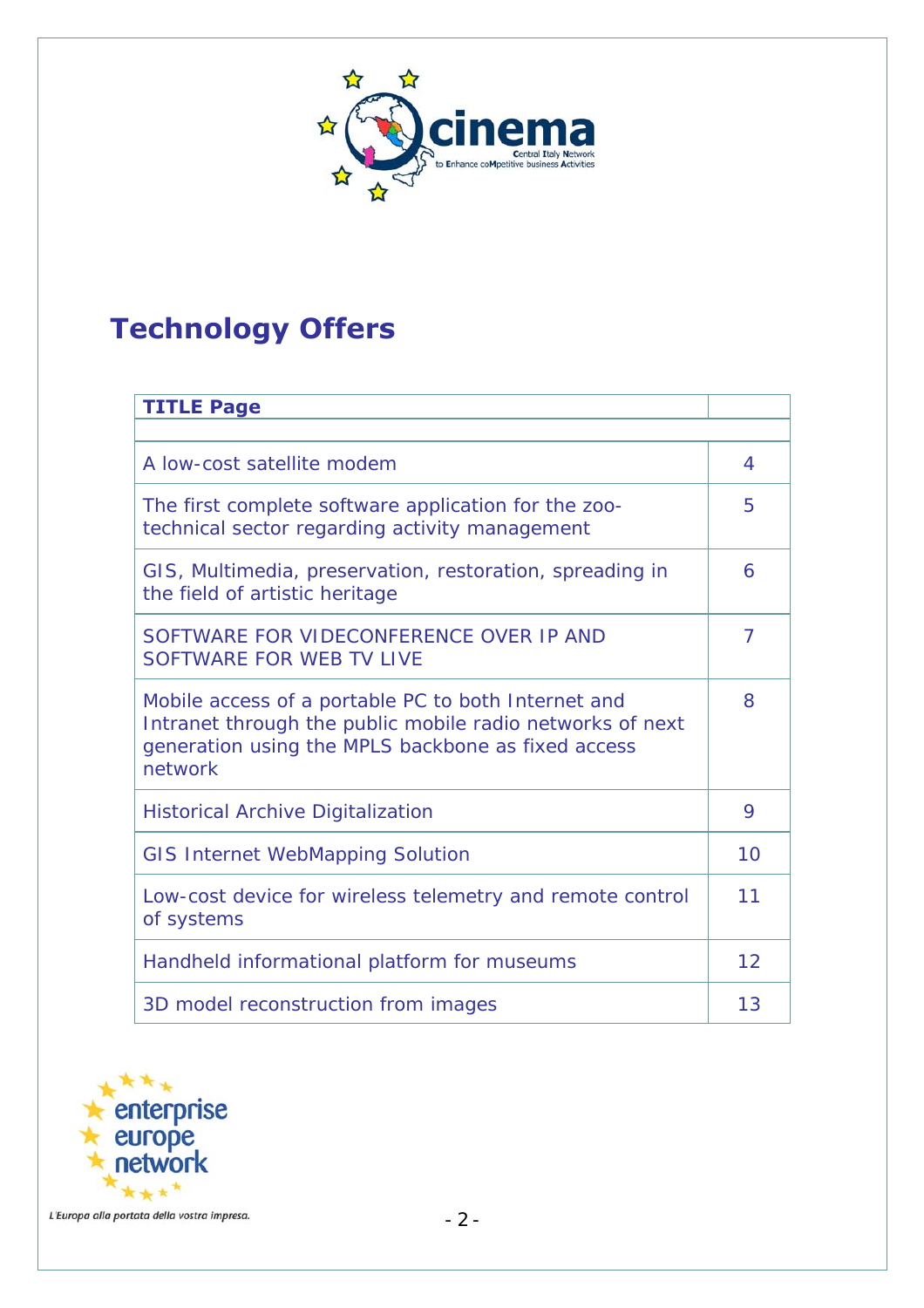

| A brand new content management application and<br>framework for the mobile Web application market | 14 |
|---------------------------------------------------------------------------------------------------|----|
| Middleware for access to the smart card subsystem and for<br>developing smart card applications   | 15 |
| Middleware for interface with the user's biometrics data                                          | 16 |
| <b>Embedded Systems for Ophthalmic Diagnosis</b>                                                  | 17 |



 $\begin{array}{l} {\bf A}\smallsetminus {\bf P}\smallsetminus {\bf R}\smallsetminus {\bf E}\\ {\bf x}\smallsetminus \{z\in {\bf x}, z\in {\bf E}\;|\;x\in {\bf E}\\ {\bf y}\smallsetminus \{z\in {\bf E}\;|\;z\in {\bf E}\\ {\bf y}\smallsetminus \{z\in {\bf E}\;|\;z\in {\bf E}\\ {\bf x}\upsetminus \{z\in {\bf E}\;|\;z\in {\bf E}\\ {\bf x}\upsetminus \{z\in {\bf E}\;|\;z\in {\bf E}\}} \end{array}$ ч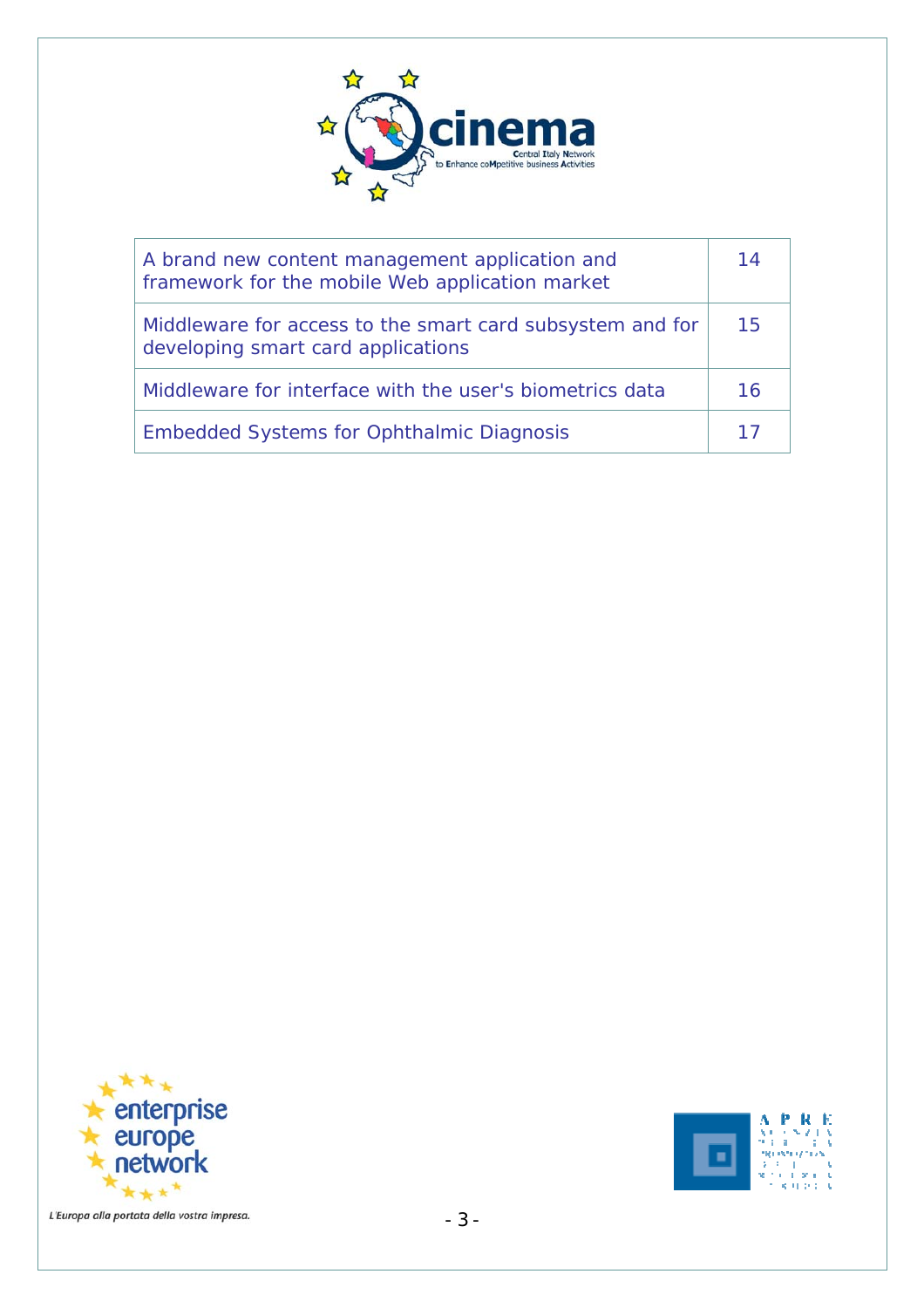

# **Abstracts**

# **Title**

A low-cost satellite modem

#### **Abstract**

An Italian company is distributing a low-cost satellite modem designed for multiple applications from the field of industry to mobile & machine communications. The modem, integrated with sensors, can monitor remote operations cost-effectively & retrieve data automatically from isolated power substations or remote metering facilities such as oil & gas supply stations. The company is looking for partners such as system integrators or telematic service providers interested in commercial agreements.

# **Type of Cooperation**

Type of partner sought: industry

- Specific area of activity of the partner: system integrators, VAR, meter manufacturer, utilities

- Type of collaboration: Commercial Agreement with Technical Assistance (Technical support to terminal integration and assembly and engineering, technical consultancy for network integration and software development**,** technical training).



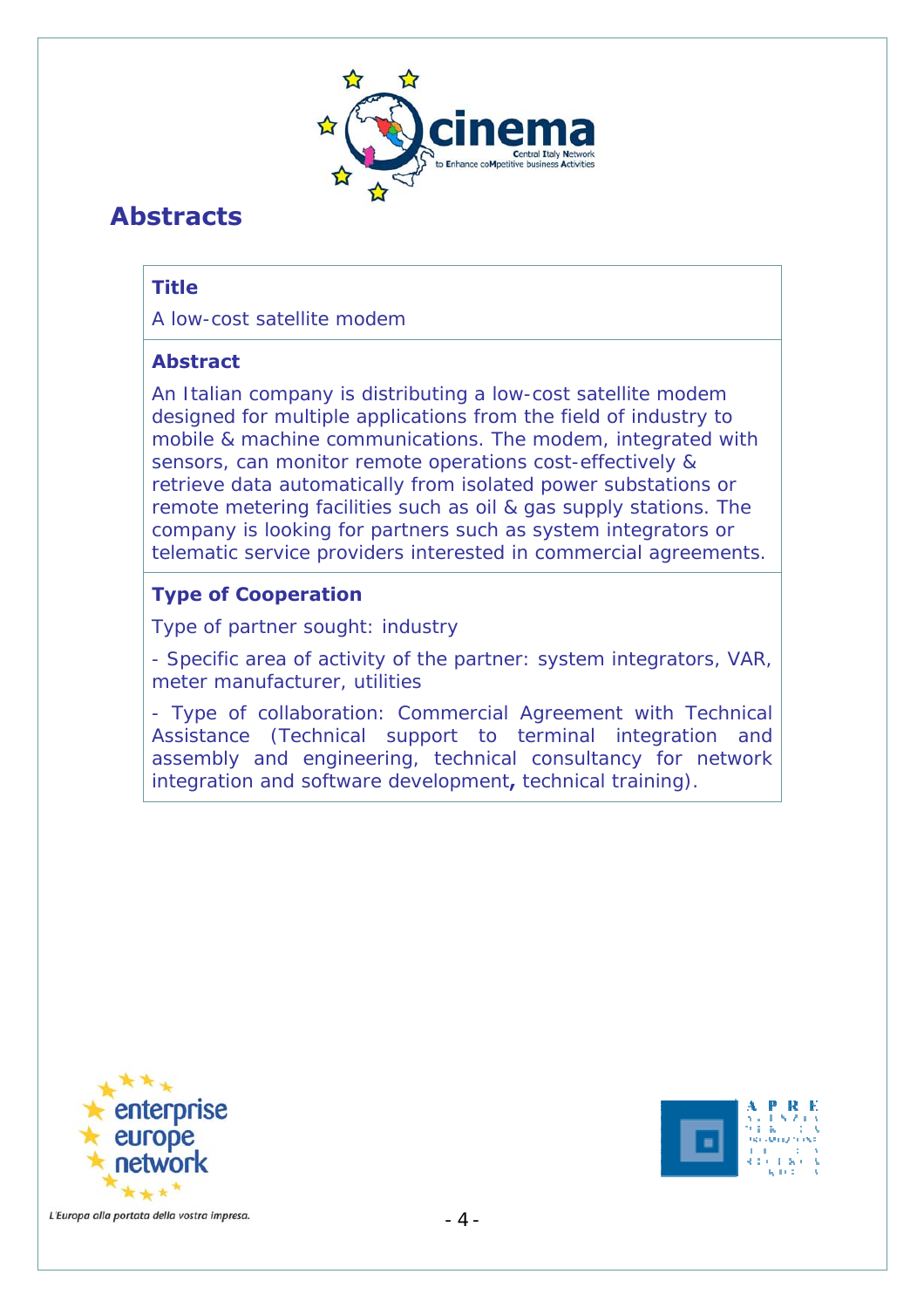

The first complete software application for the zoo-technical sector regarding activity management

#### **Abstract**

An Italian IT SME is specialised in software applications for the zoo-technical sector. The SME develops innovative IT applications that are always original, built around the specific needs of each customer. The software allows supervising different aspects of farm management. The SME is looking for companies from the zoo-technical sector interested in distributing its software application throughout Europe and in commercial agreements with technical assistance.

#### **Type of Cooperation**

The SME is looking for companies from the zoo-technical sector interested in distributing its software application throughout Europe and in commercial agreements with technical assistance.



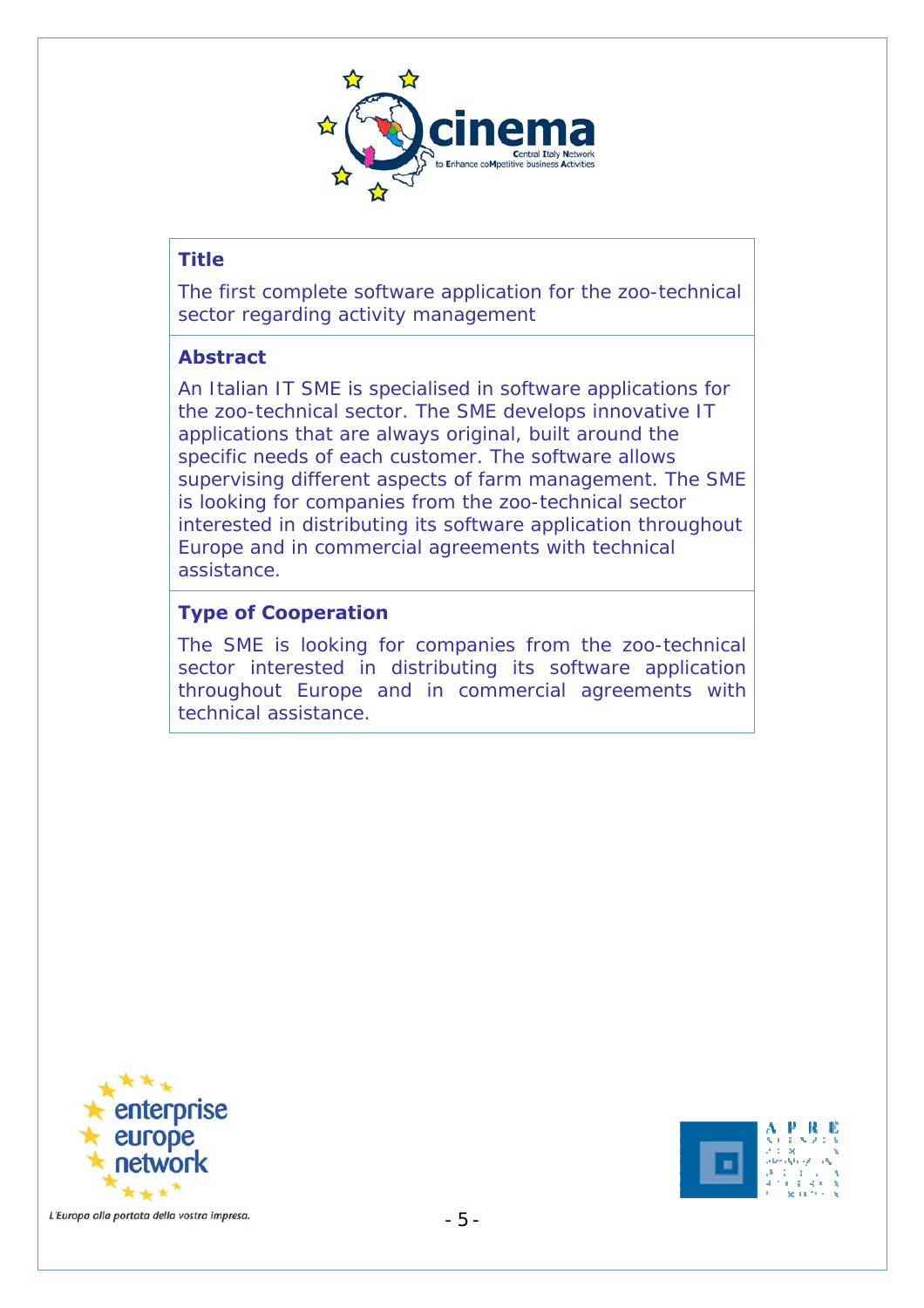

GIS, Multimedia, preservation, restoration, spreading in the field of artistic heritage

#### **Abstract**

An Italian Consortium offers technical advice for the following services: study of means and methods aimed at the improving of advanced systems of management and right of us of artistic heritage; development and presentation of feasibility studies in the field of information and training about artistic and environmental heritage; (GIS) Geographic Information System; training and information about artistic heritage issues.

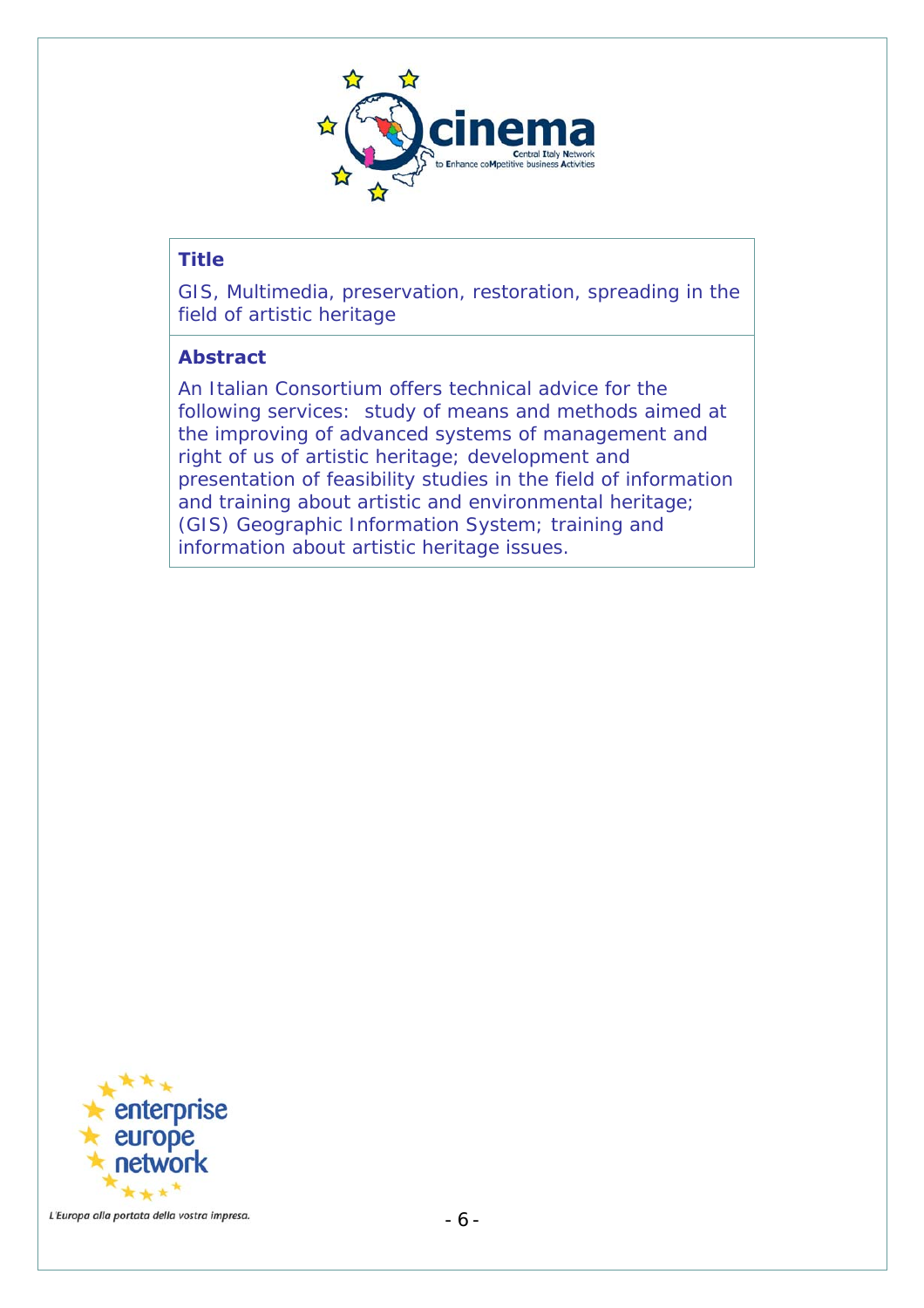

#### **Type of Cooperation**

The required partnership has to have qualifications and competencies about:

- the development and rationalization of training activities, restoration, diagnostics, surveys in the sector of cultural heritage, environment and sustainable development; study of means and methods aimed at the improving of advanced systems of management and right of use of the artistic heritage; 3D modelling, preparation of thematic papers for the preservation and planning of the territory relative to cultural goods, laser scanning and elaboration of "cloud of points" deriving from a three-dimensional scanning, realisation of dedicated software and data processing platforms for a dynamic and integrated management of goods coming from archaeological excavations.

Inverse engineering and fast realisation of prototypes, CAD elaborations, virtual reality, planning of web sites.

Partners are research institutes, ICT industries, SMEs, Universities.





L'Europa alla portata della vostra impresa.

#### **Title**

SOFTWARE FOR VIDECONFERENCE OVER IP AND SOFTWARE FOR WEB TV LIVE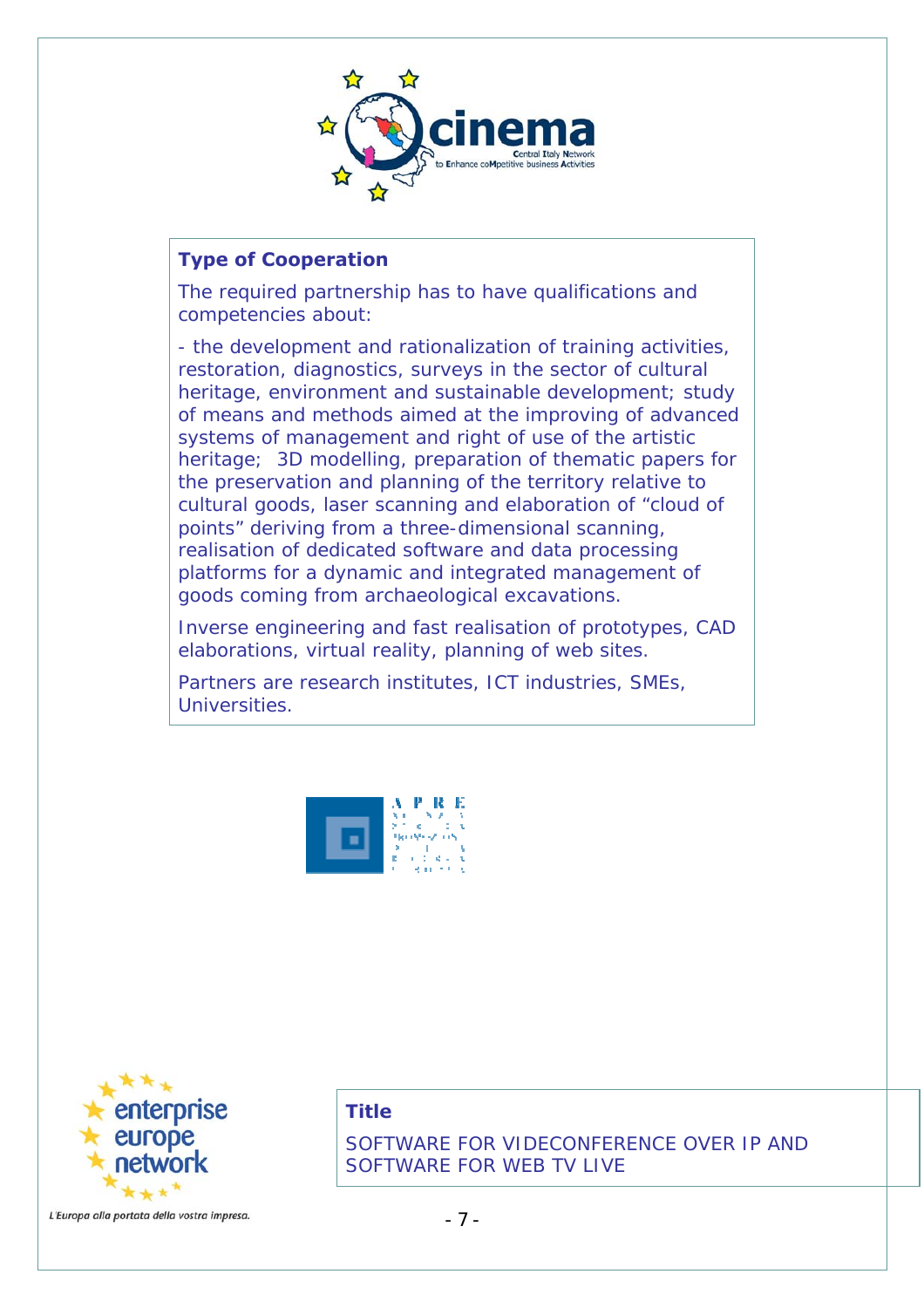

#### **Abstract**

A small Italian company located in Rome has produced two software applications: a software for videoconference over IP and a software for web TV live.

The products are innovative in their configuration and in their functions. Being web based and cross platformed and fully duplex they have important advantages compared to its competitors and can be successfully used in distance learning, remote consultancy and trade.

#### **Type of Cooperation**

The company is looking for partners from the ICT sector which are interested in a partnership for commercial or productive purpose.

the specific area of activity of the partner The partner could be an enterprise which commercialises ICT products or providers of bandwidth

the tasks to be performed The partner could eider include the software applications within its products for diversification of its offer or to enlarge its market opportunities.



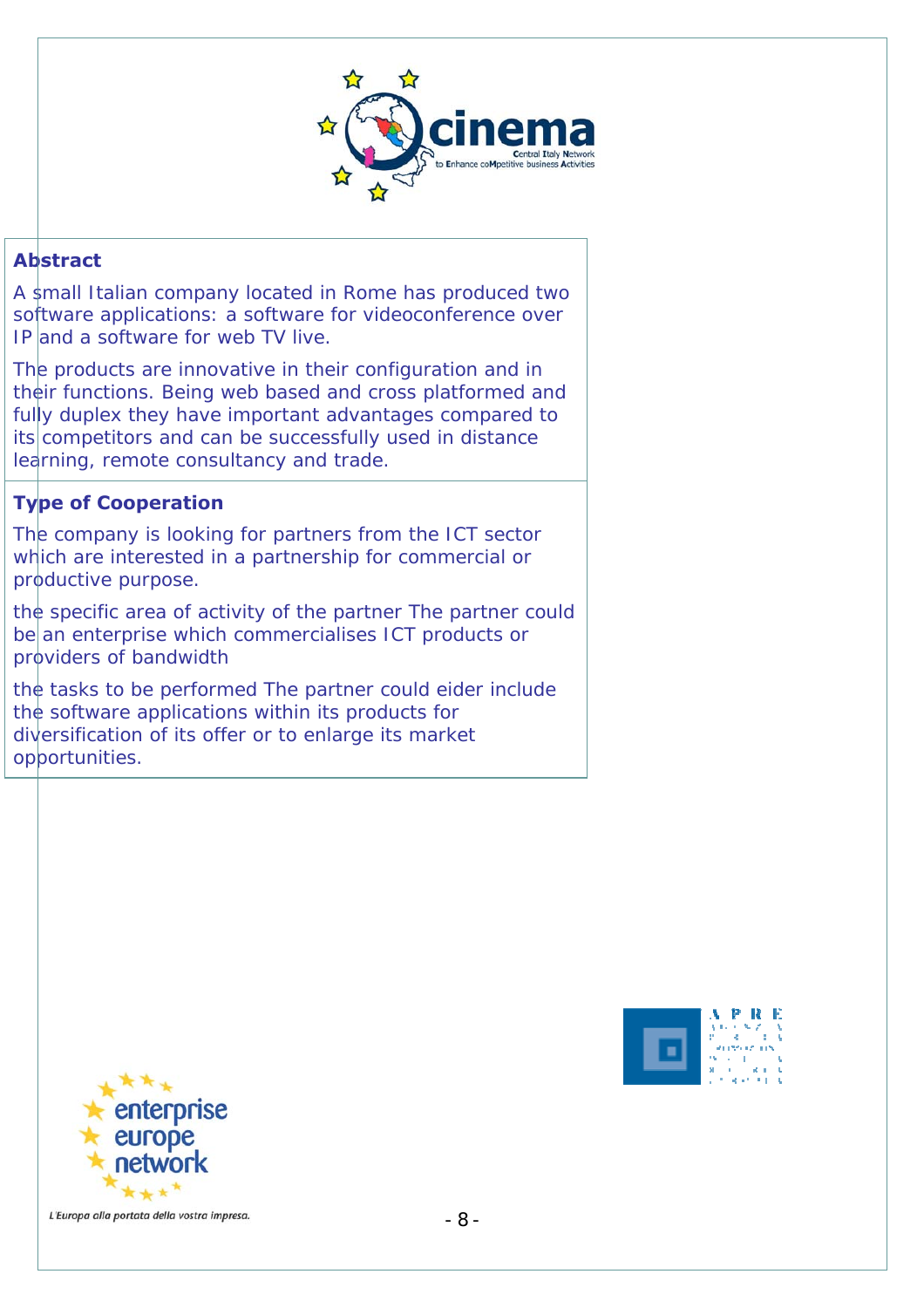

Mobile access of a portable PC to both Internet and Intranet through the public mobile radio networks of next generation using the MPLS backbone as fixed access network

#### **Abstract**

An Italian company offers a SW-based data communication system on the public mobile radio networks of next generation allowing the mobile access of a portable PC to both Internet and Intranet using the MPLS backbone as fixed access network; the pre-commercial development of the system asks for an agreement between the system developer who implements the SW in the end-users of the access network and a network operator / system supplier who implements the SW in the end-nodes of this network.

#### **Type of Cooperation**

System developer implementing the SW in the communication server and in the portable PC, which would be able to establish an agreement with a network operator / system supplier implementing the SW in the two end-nodes of the access network, namely those nodes jointing the MPLS backbone from one side with the radio mesh and from the other side with both the communication server and Internet.



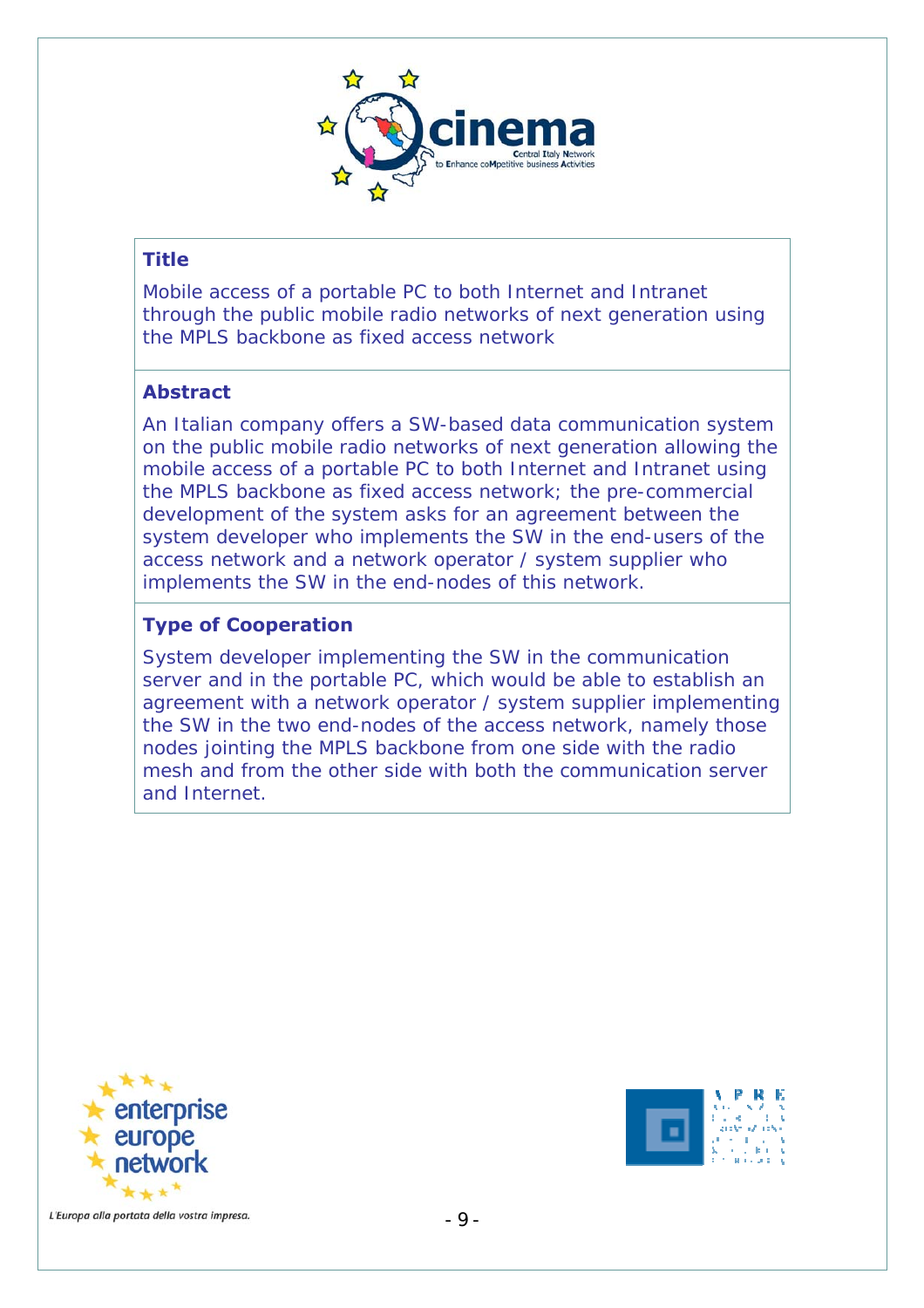

Historical Archive Digitalization

# **Abstract**

An Italian company providing high-tech services for the Cultural Heritage preservation and restoration since 1998, offers services to the management of artistic,historical&cultural heritage belonging both to private& public bodies:starting from the estimates of the works of art(age, author or origin,state of conservation,value),to the transport,monitoring and restoration.The collaboration types sought: technical co-operation, commercial agreement with technical assistance and financial resources.

#### **Type of Cooperation**

- Type of partner sought: industry, academy, research organisation, government institutions.

- Specific area of activity of the partner: archives management, archive studying and conservation

- Task to be performed: technical co-operation, commercial agreement with technical assistance and financial resources.



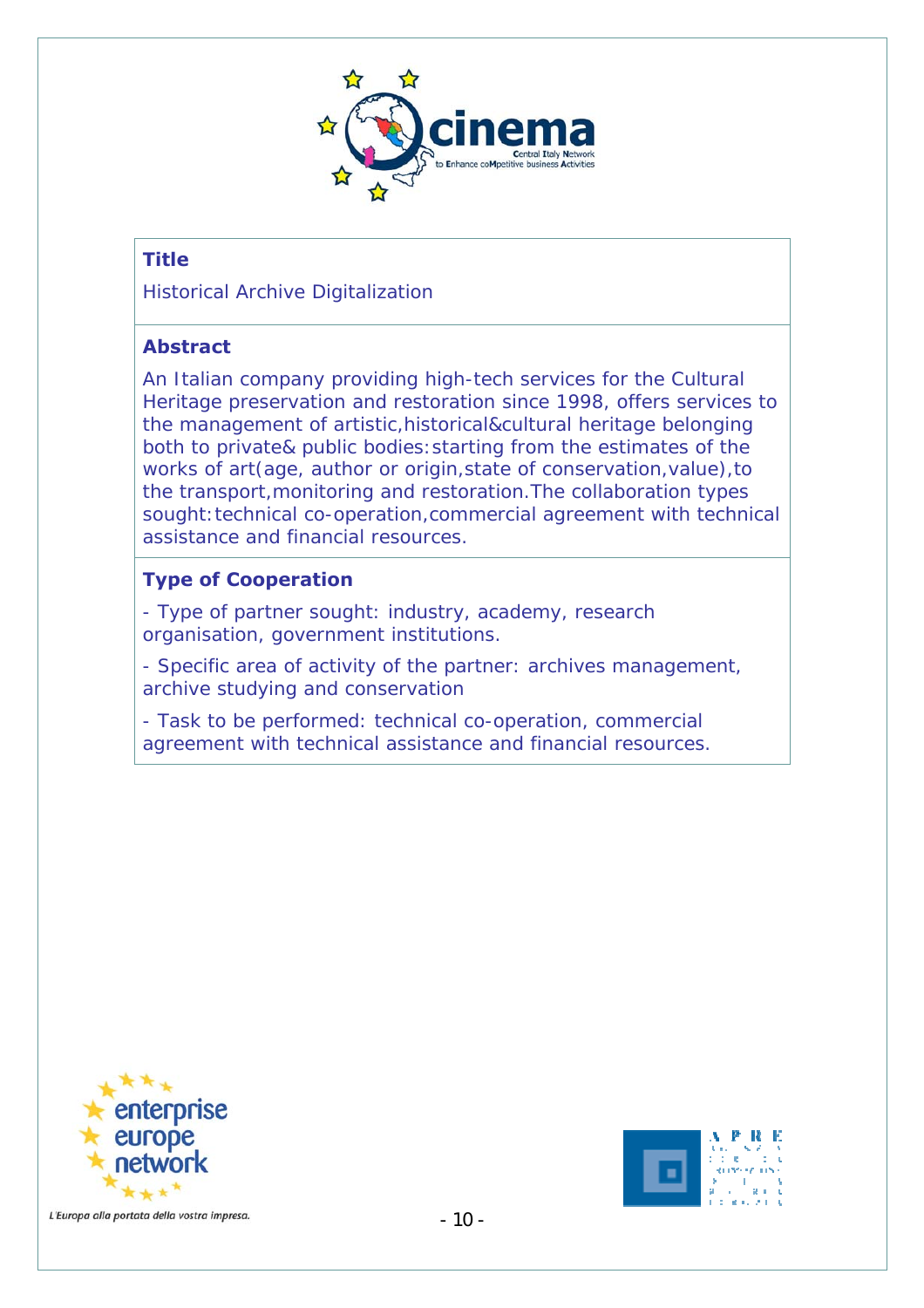

GIS Internet WebMapping Solution

# **Abstract**

An Italian company has developed internet WebMapping solutions addressed to agencies, local and public authorities, public and private organizations, universities, scientific associations and trade associations, which use territorial and geographical data bases. The system is compound by an application-oriented part and an optional services set. The application, using GIS technology, allows publication and sharing of cartographical data bases through web and Internet.

# **Type of Cooperation**

 Partners as agencies, local and public authorities, public and private organizations, any kind of universities, scientific associations and trade associations which use territorial and geographical data bases are sought for technical cooperation, joint venture agreements and commercial agreements with technical assistance.



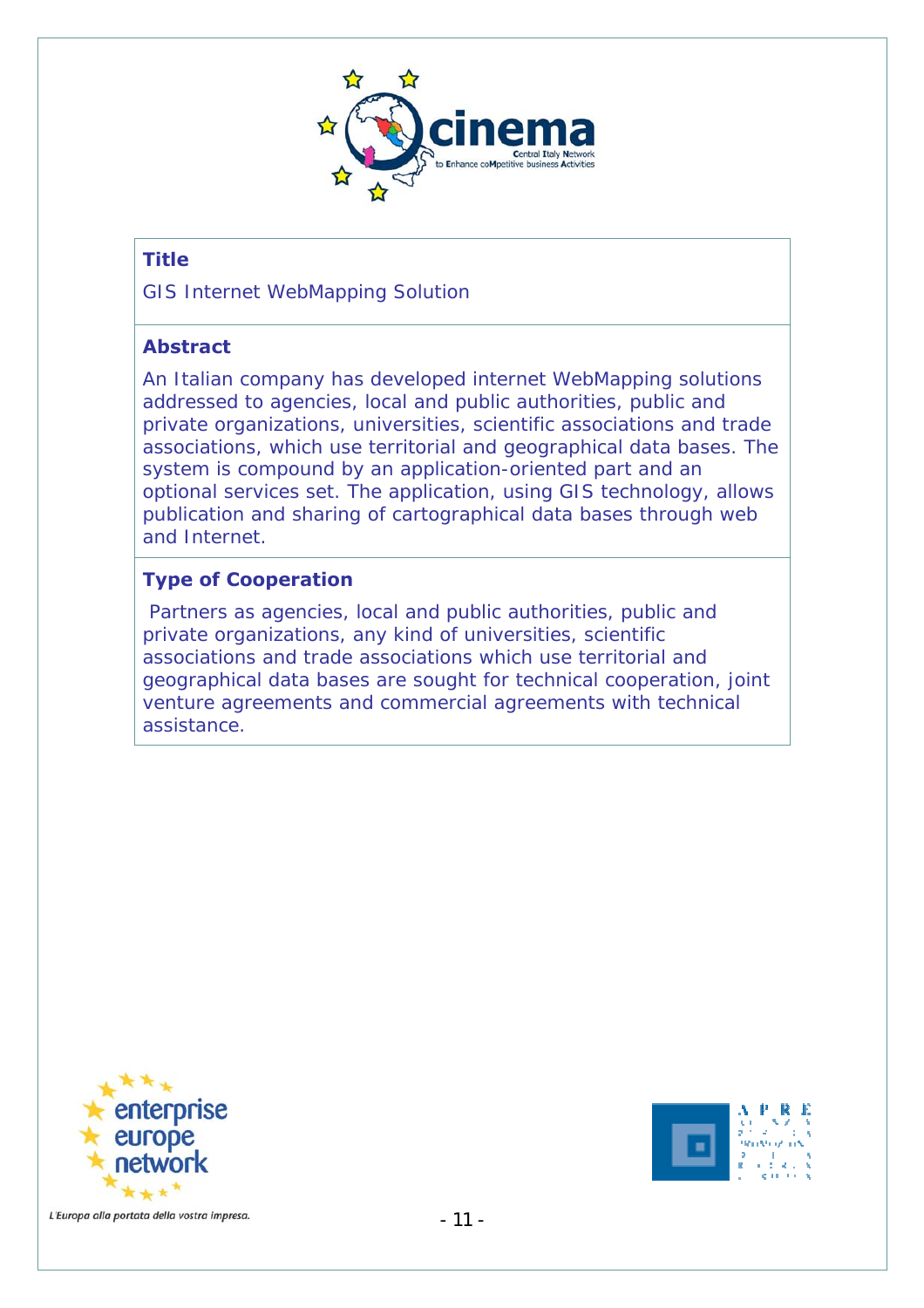

Low-cost device for wireless telemetry and remote control of systems

#### **Abstract**

A small Italian company located in Rome has developed a low-cost wireless transceiver featuring data packets "store and forward" for highly reliable "multi-hop" radio communication such as telemetry applications. The device is equipped with a free-license networking proprietary firmware, and it operates at 868MHz. The SME is looking for commercial agreement and application partners for further development of specific applications.

#### **Type of Cooperation**

- Type of partner sought:

any partner interested in promoting joint business

- Specific area of activity of the partner:

Mainly commercial and technical

- Task to be performed:

New application joint development for immediate commercial exploitation.



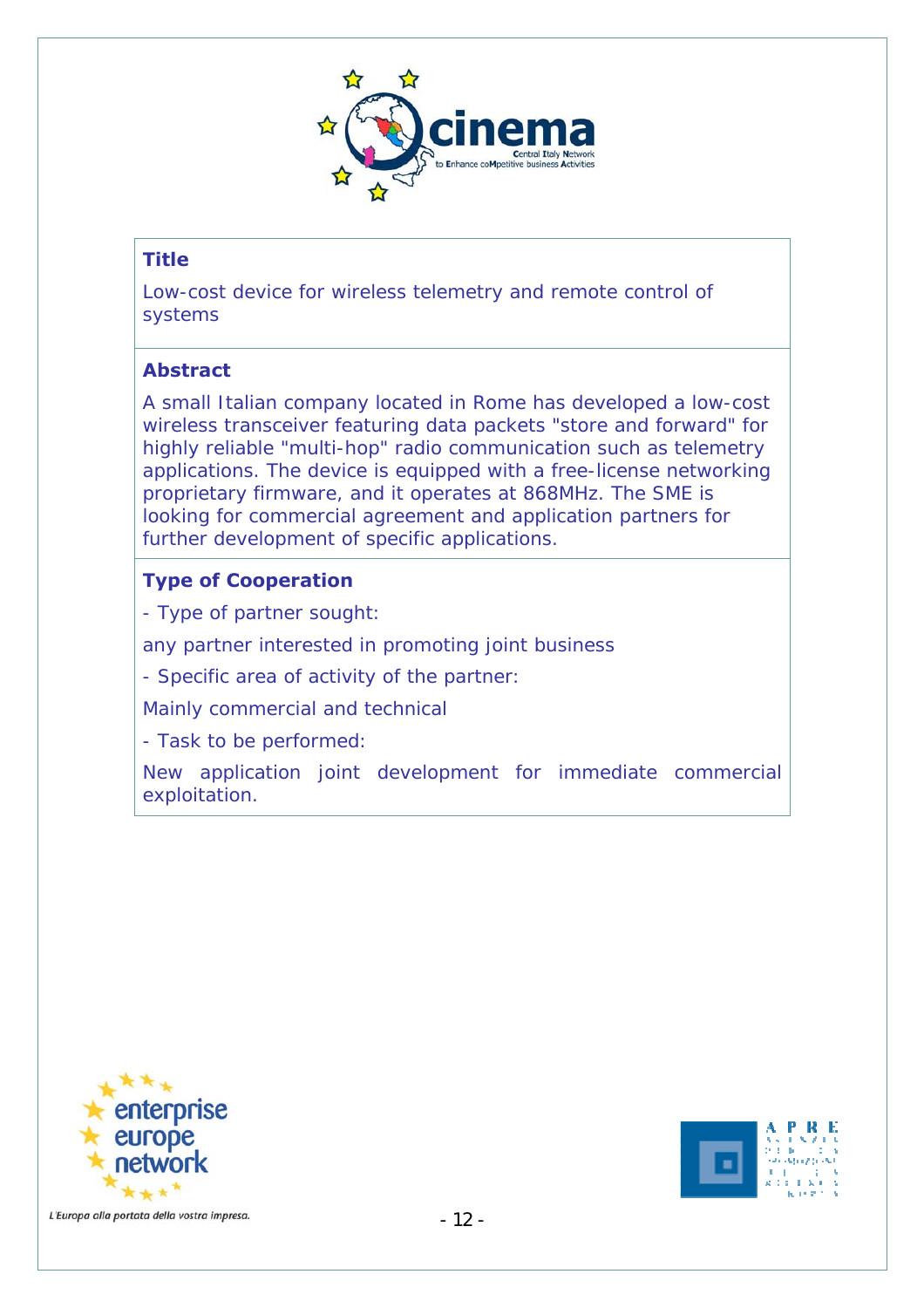

Handheld informational platform for museums

# **Abstract**

A small Italian company has developed a Pocket PC multimedia software tool that can enrich the experience of visiting museums and art exhibitions. The company is searching for partners working in this area in order to provide technical consultancy and training, and cooperate on integration with informational contents.

# **Type of Cooperation**

- Type of partner sought:

Museums, art exhibition organisers, multimedia content creators

- Specific area of activity of the partner:

Art Exhibitions

- Task to be performed:

Customisation, content integration, training and set-up.



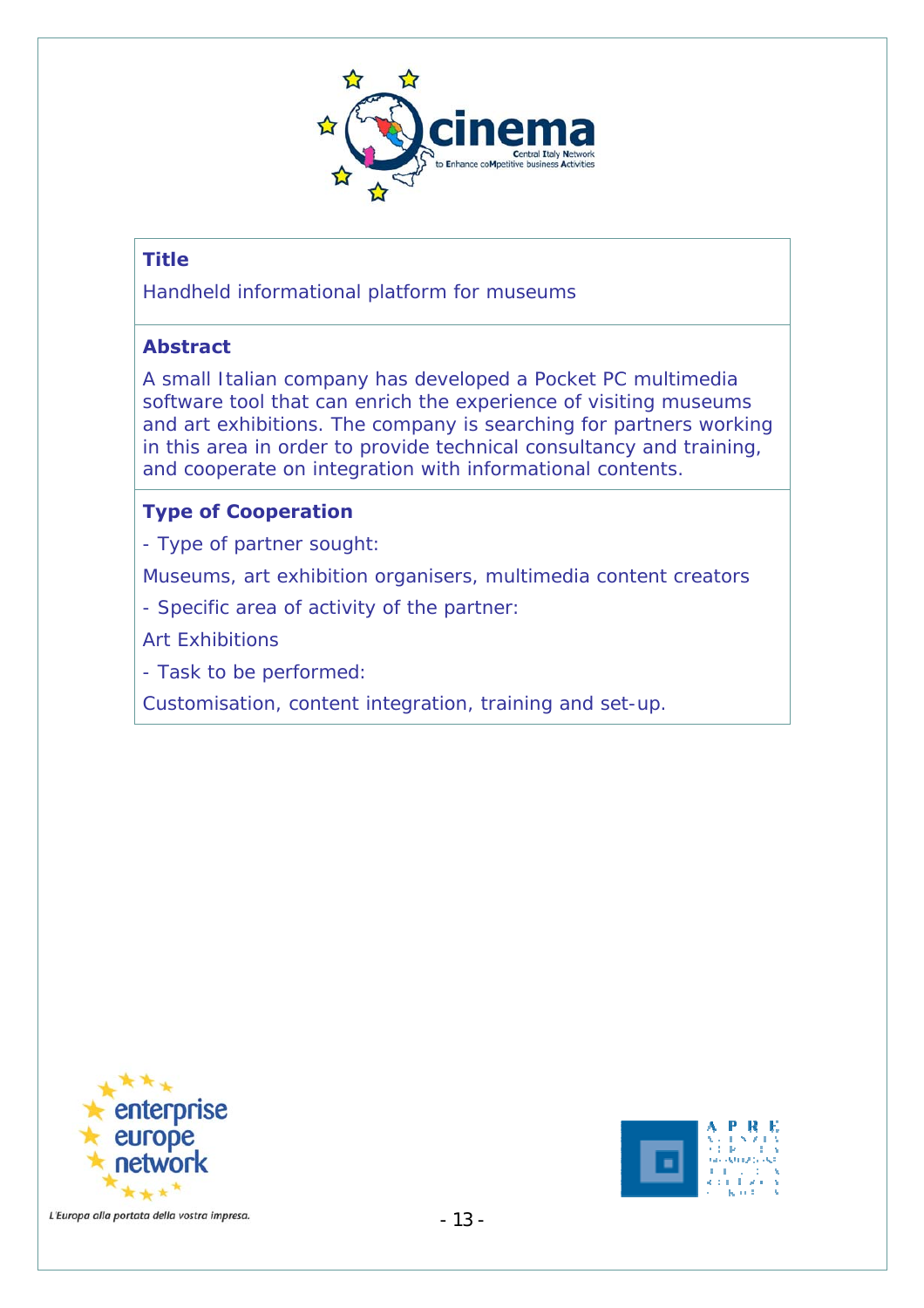

3D model reconstruction from images

#### **Abstract**

An Italian company is skilled in the production of software and instruments in which images are used for 3d measure and reconstruction. The technology is very flexible and main application fields are: geology, agronomy, architecture, archeology, cultural heritage, industry. The technology is based on digital photogrammetry software and computer vision. It can be used for DEM generation, orthophoto production, 3d CAD measurement and drawing and all typical photogrammetric products.

# **Type of Cooperation**

The company is looking for partners from Universities, Research Centers for selling licences and / or testing new applications and make conventions, but also industrial partners or trade companies for selling licences or starting cooperation. They are looking also for dealers for commercial agreements. Partner shoud have competence in metric survey, photogrammetry software.- the specific area of activity of the partner Cultural heritage, Survey. Metric and image documentation. Architecture, Archeology, Geology, Engeneering company.University correlated, Museums.

- the tasks to be performed : licence agreement – technical cooperation.



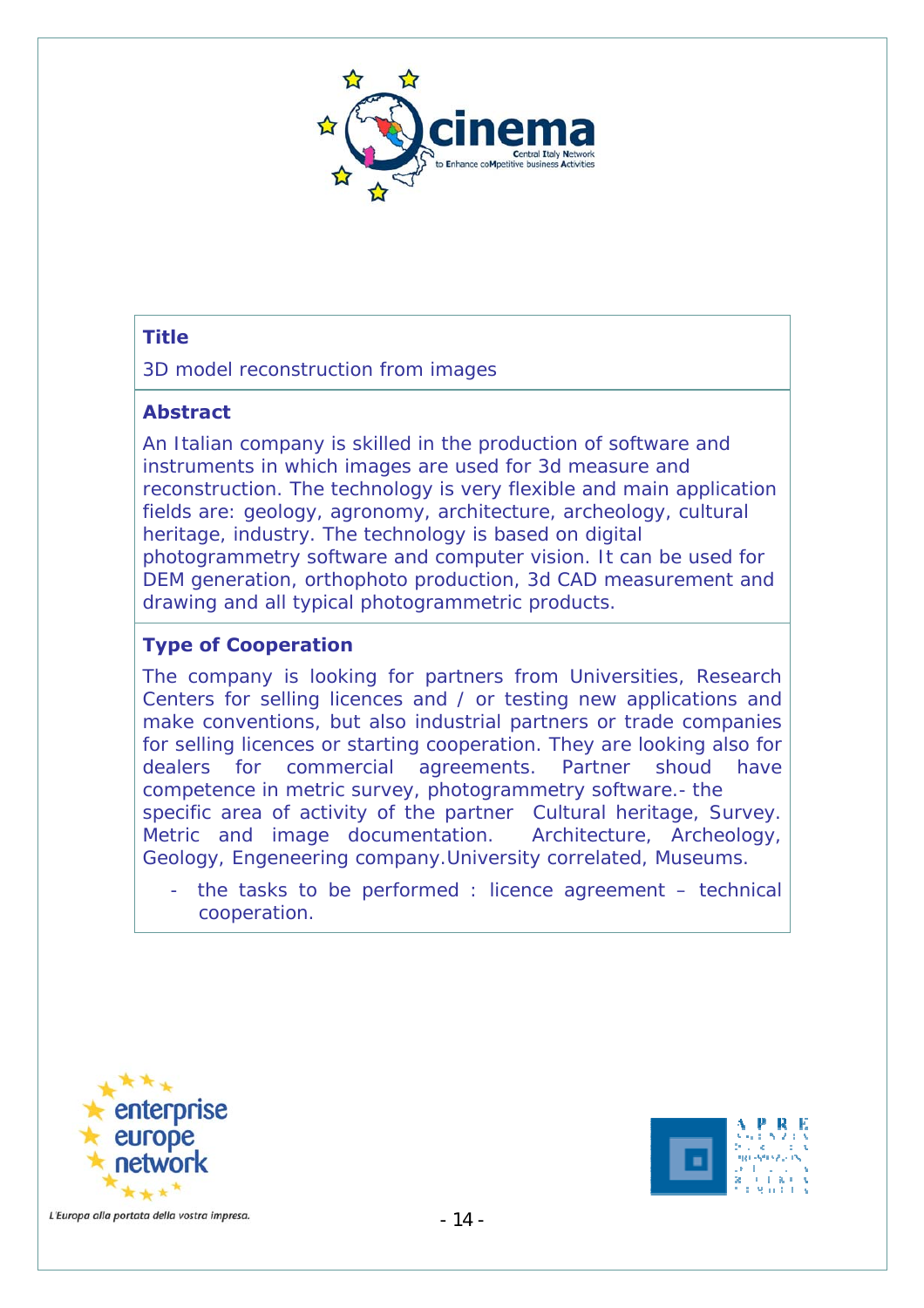

A brand new content management application and framework for the mobile Web application market

#### **Abstract**

An Italian IT company offers: a framework solution based on open source language on Unix/Linux systems, which gives the ability to create and manage Web applications focused on the mobile market.

#### **Type of Cooperation**

- Type of partner sought:

ICT service company

- Specific area of activity of the partner:

Mobile carriers, IT companies that work on mobile applications and services, contents providers are sought for technical cooperation and commercial agreement.



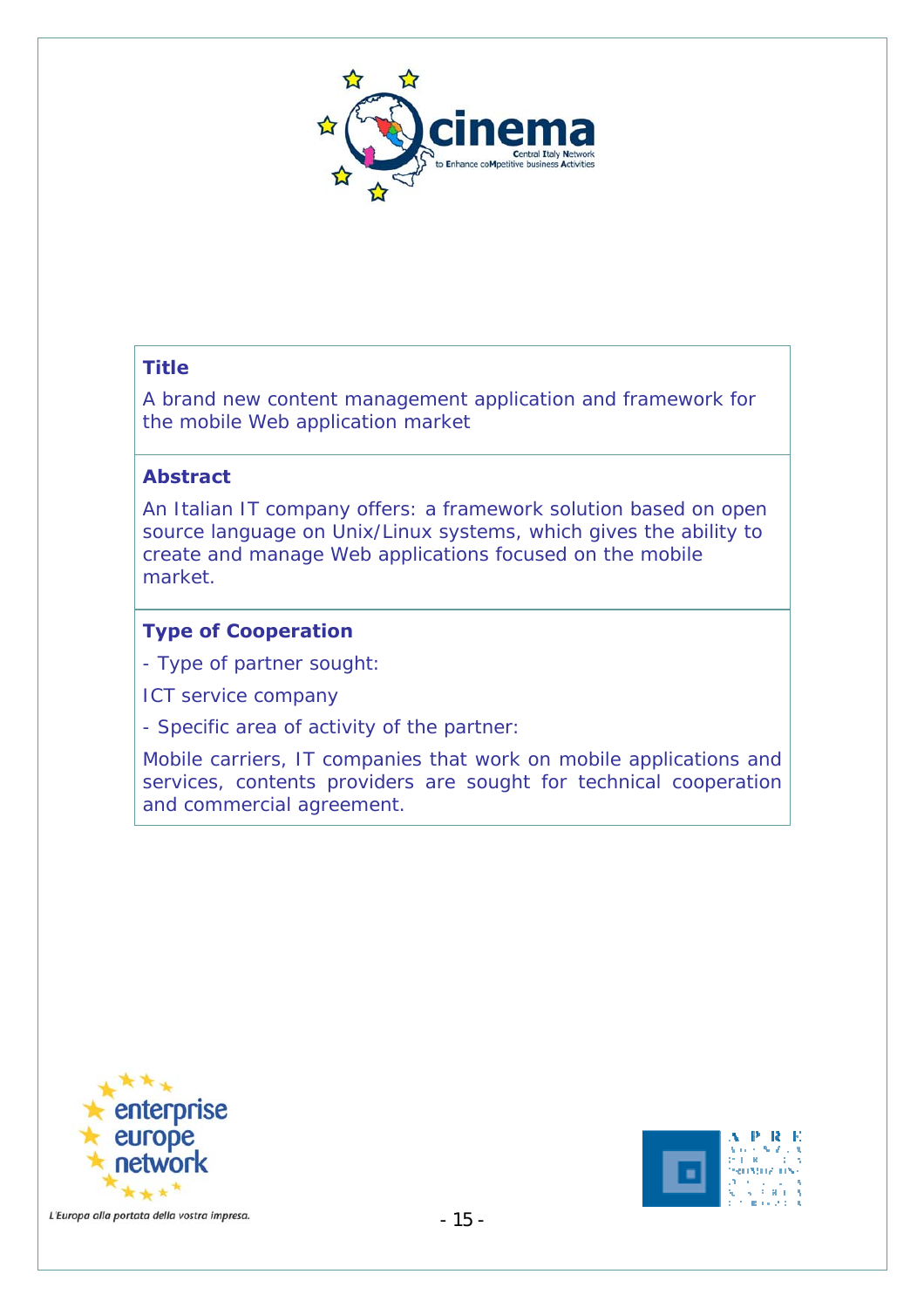

Middleware for access to the smart card subsystem and for developing smart card applications

#### **Abstract**

An Italian SME located in Rome and Bologna offers a technology to use for developing any kind of applications for smart cards including security solutions and biometrics. The technology has independent and completely modular hardware: it allows developing smart card applications without knowing the typical programming language of any smart card. They are looking for industries of smart card applications for joint venture, commercial agreement with technical assistance and license.

# **Type of Cooperation**

- Type of partner sought:

industries

- Specific area of activity of the partner:

smart card sector

- Tasks to be performed by the partner sought:

commercial agreement: the technical support to be provided to the partner is technical training and maintenance.



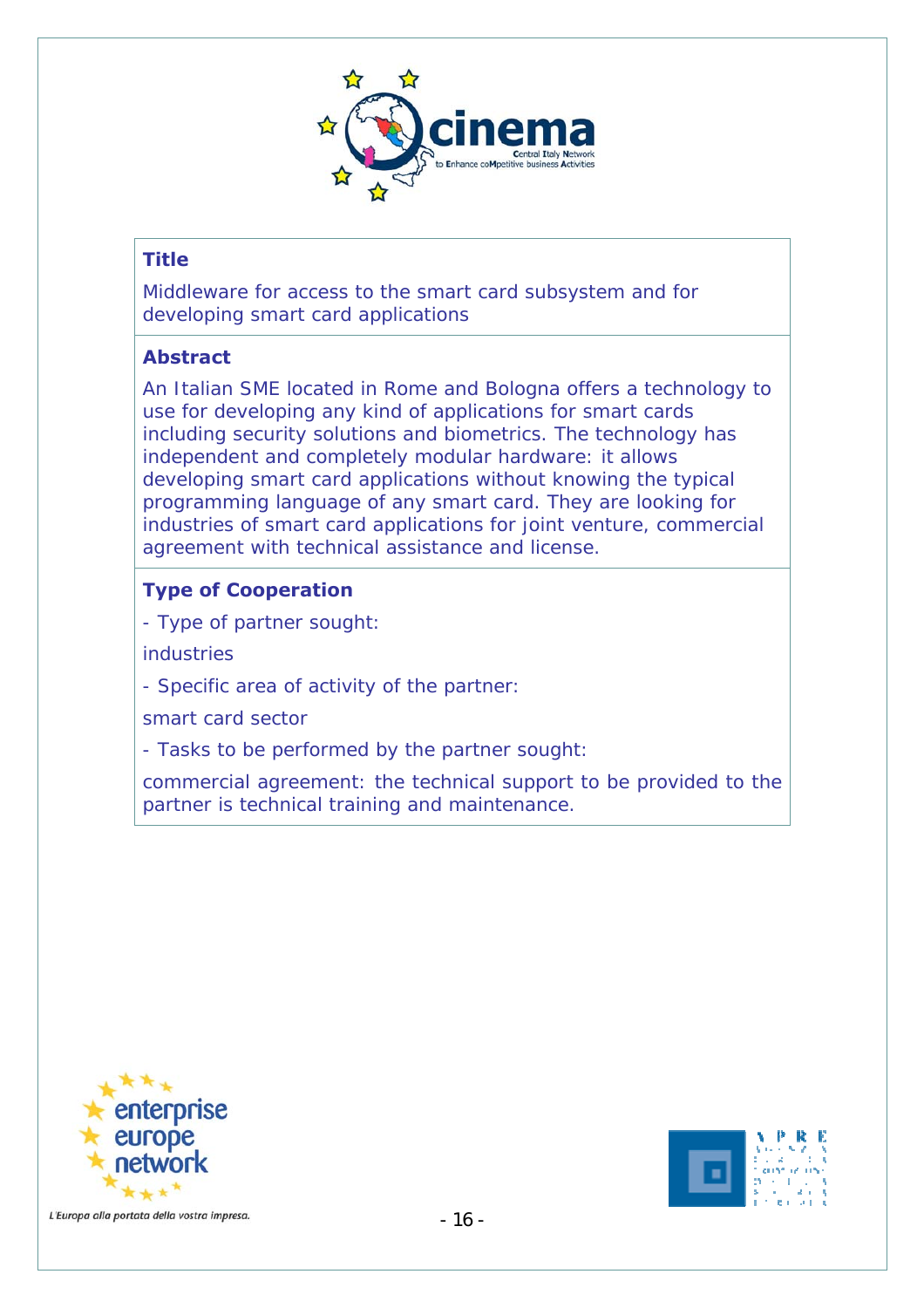

Middleware for interface with the user's biometrics data

# **Abstract**

An Italian company, located near Rome and Bologna, offers a middleware used for interface with the user's biometrics data. It can be used as security solution in any kind of applications for smart cards (Electronic Identity Card, Electronic Passport, National Services Card, Health Card, etc.). The added value is that the template & the logic flow are completely invisible to the developer. They are looking for industries for joint venture, license & commercial agreement with technical assistance.

# **Type of Cooperation**

- Type of partner sought:

industries

- Specific area of activity of the partner:

security and smart card applications area.

- Task to be performed:

commercial agreement: the technical support to be provided to the partner is technical training and maintenance.